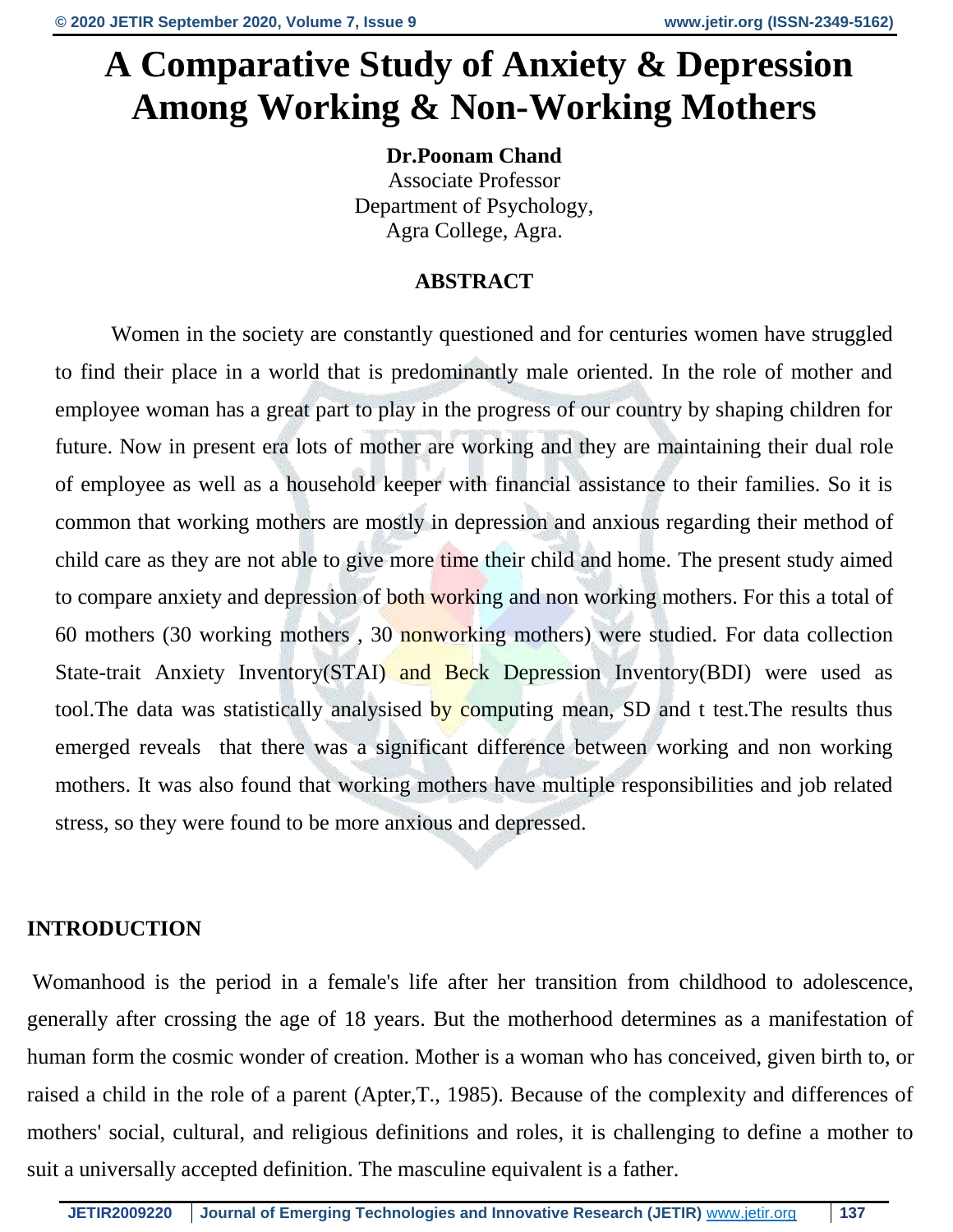The Role of women in the society is constantly questioned and for centuries women have struggled to find their place in a world that is predominantly male oriented. Literature provides a porthole into the lives, thoughts and actions of women during certain periods of time in a fictitious form, yet often truthful in many ways. Woman has a great part to play in the progress of our country as the mental and physical contact of women with life is much more lasting and comprehensive than that of men(Bernard, J., 1971). The role specified to women in a society is a measuring bar and it is a true index of its civilization and cultural attainment. First of all it is clear that a woman's place, just like a man's is in the home. Women have started to reach the highest places and to occupy the scariest and most exciting positions of power within society. At the same time, they have continued to stay at home and have children. It is really a matter of individual choice.

Women got the reputation of being house bound creatures through no fault of their own: they *w*ere repressed on every level. They were forced to wear certain dress codes, their education was severely curtailed and they were simply traded off in strategic marriages of convenience. Woman now believes a successful career is the key to financial and social life. Obviously the lives women live today are much different than they *w*ere before. Today, there are several roles *w*omen may choose to fulfill/carry out( Hoffman, L.W.*,* 1986). Today most of mothers are working. They are expanding their lives to include a career; they must also maintain their traditional roles at home. This combination of housework and career-work is the reason why *w*orking mothers today have more stress than working fathers(Hoffman, L.W. 1986).

Anxiety & Stress symptoms affect over mostly in *w*omen especially in working mothers day by day. An increasing number of women are faced with the task of juggling the roles of motherwife-employe*e. Wo*rking mother experienced high level of stress as compared to un-employed moms.'(Arieti, S. (1974). *W*ork-family- spillover' may also occur due to having juggle multiple roles, & may result when the pressures from work have an effect on one's attitude & behavior within the family.

According to Postpartum support International, up to 10% women develop an anxiety disorder & stress. Anxiety & stress is just as detrimental to the health of the new mom, her baby, & their budding relationship. Anxiety is a natural response to a perceived or imagined threat. Stress is the emotional and physical strain caused as a result of our response to what happens around us. Stress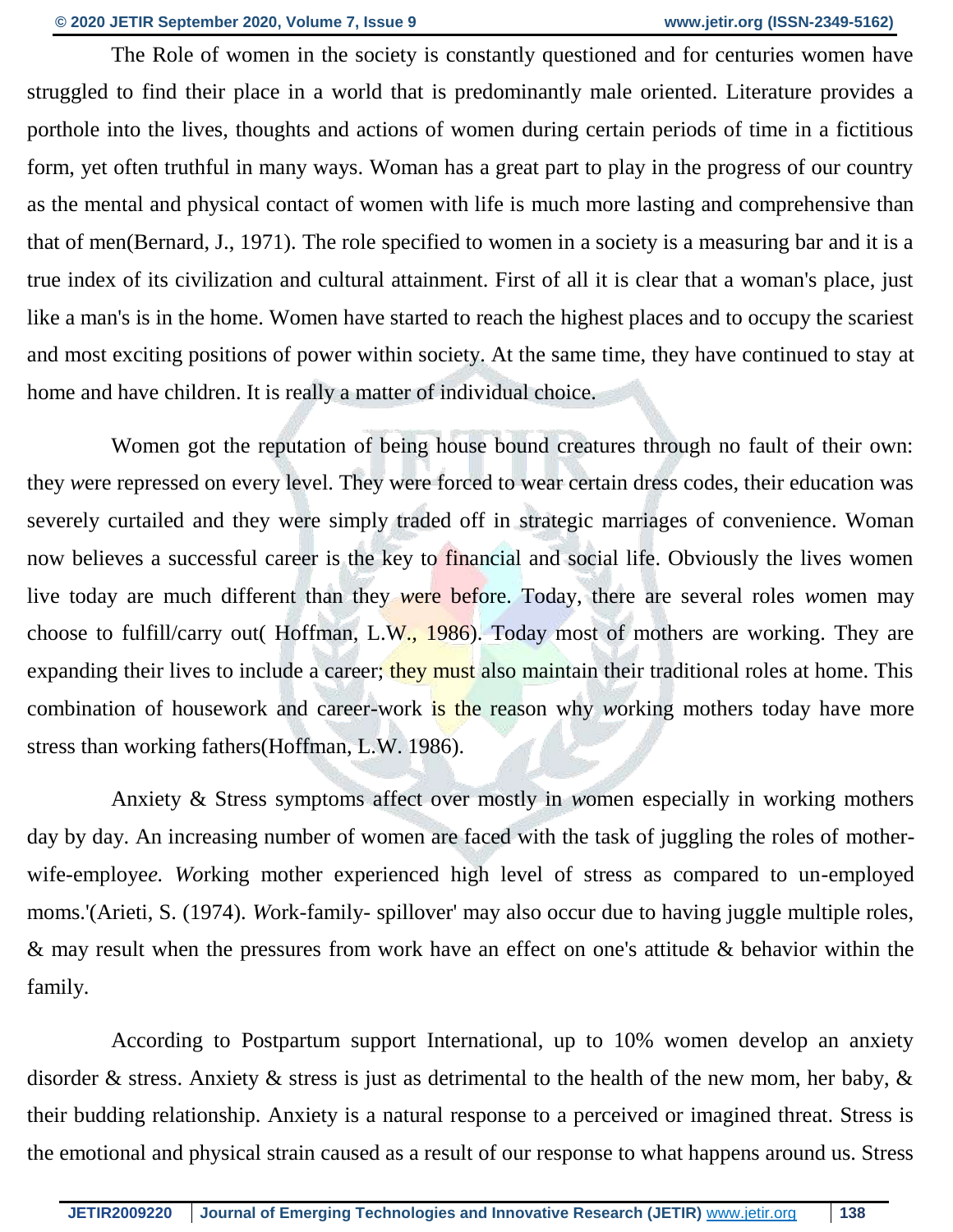can affect anyone-kids, teenagers, adults and the elderly. At one point or the other, everybody goes through stress—be it relationship demands, work, household chores, children's school education, financial situations, etc.

On the other part depression is one of the most prevalent psychological disorders caused by several factors, including interpersonal relationships between individuals and the reactions and emotions of each individual expressed directly and discreetly to each other. An overwhelming 91% of working moms suffered some symptoms of depression. While many people are familiar with postpartum depression in the months after giving birth a lot of women are experiencing depressions (Maurice B. Mittelmark. (2009).

Working moms have been found to promote more independence in their children. A working mom is not able to solve e*v*ery problem or issue due to their absence, so their children tend to become more autonomous and better problem solvers. Encouraging this independence has been found to have a more negative impact on boys than girls. For boys, this independence tends to increase the influence of their peer groups. In girls it has a more positive effect because traditionally girls are given less encouragement to be independent where as traditional moms are more apt to approve of alternative educational approaches (teacher merit: pay, home schooling) to maintain student standards, but are less likely to care for contemporary content (such as Harry Potter). Progressive moms are more prolific readers and more likely to support affirmative action programs. Rule bending behavior in moms has little correlation to either childhood experience or parenting philosophy. The boredom and lack of satisfaction experienced by many stay-at-home mothers are troubling enough when their children are young, but the problem becomes acute as the kids get older. Wrapped up in their own lives, teenagers assert their. independence; husbands are busy with their careers. At this stage in life, stay-at-home moms may find the empty nest traumatic indeed.

#### **Rationale of the Study**

In the present senario, there is an ample need to study particularly in conservative socio-cultural north Indian family context, the *w*omen in comparison with non-working condition. The employment typically has positive psychological consequences for non-working *w*omen either as a primary source of well-being or as a buffer against stress and thus it can be said that due to paid work it helps to reduce anxiety, depression in life whereas, working mothers experience greater work related stress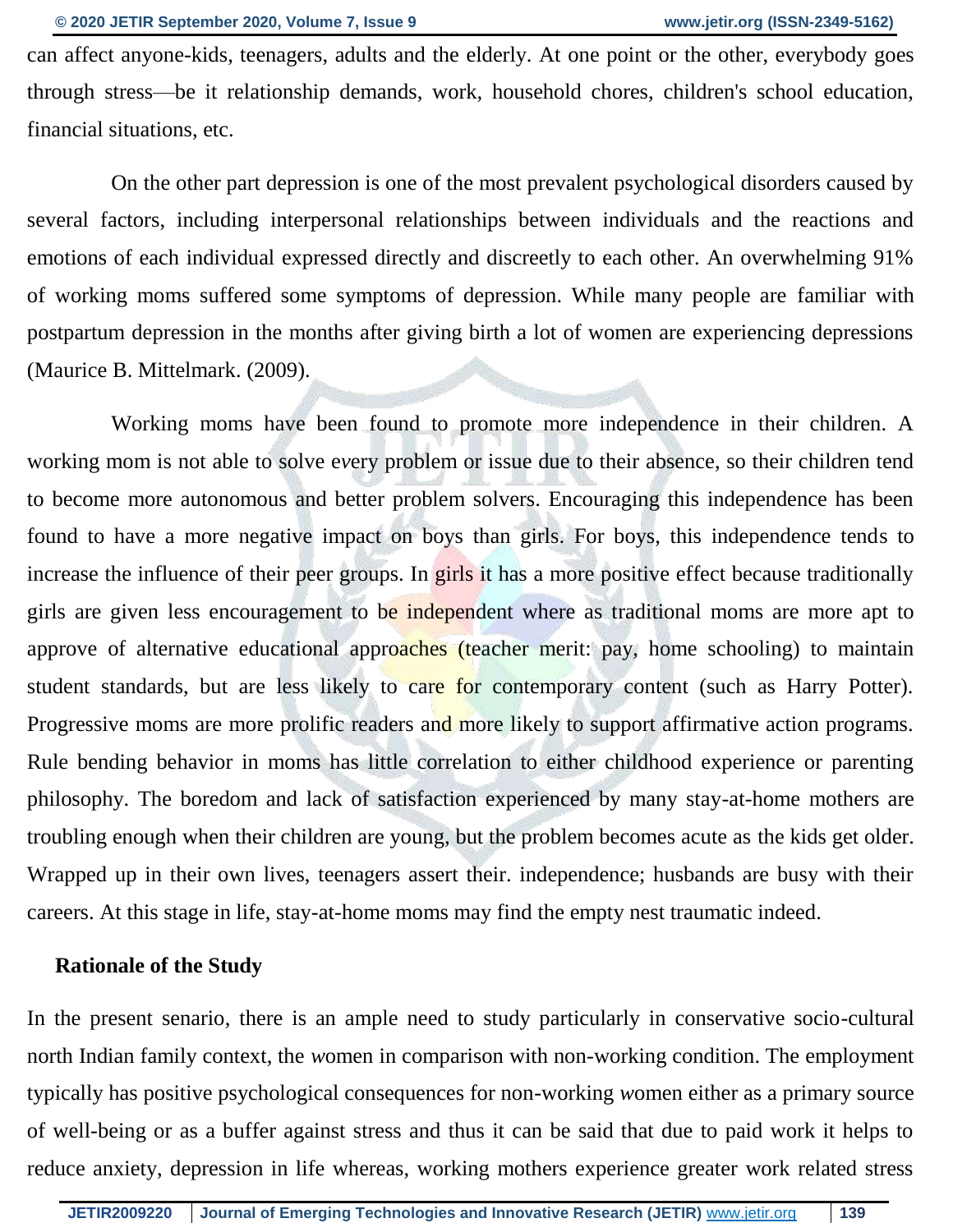than non-working mothers and thus stress helps to increase anxiety. Thus the aim of the present study is to find out the differences in degree of felt depression and anxiety pattern of working & nonworking mothers .

**Objective of the Study** –The objective of the present study is to find out the differences among working and non working women on felt anxiety and depression.

## **METHODOLOGY**

For the purpose of the study a total of 60 mothers *(*30 working mothers, 30 non-working mothers) were randomly selected from urban area of Agra city. Data was collected by administering two questionnaires as a tool - Beck Depression Inventory(BDI) by Beck,Word, Mendelson & Erbaugh (1961)and State-trait Anxiety Inventory(STAI) by Speilberger et al. (1970). The data thus emerging from administering the above mentioned tools was analyzed by following standard statistical methods. Means, S.Ds and t-test were computed to arrive at the results**.**

# **RESULT**

The results obtained from the statistical analysis of the data collected have been presented in table- 1, table-2 and table-3.

#### Table 1

Showing comparison between working and non-working mothers with respect to the variable - State Anxiety.

|             | <b>WORKING MOTHER</b> | NON-WORKING   |  |
|-------------|-----------------------|---------------|--|
|             |                       | <b>MOTHER</b> |  |
| <b>MEAN</b> | 50.1                  | 30.8          |  |
| <b>SD</b>   | 7.5                   | 6.3           |  |
| t-value     | 12.03(p<0.05)         |               |  |

The mean scores of working and non-working mothers are 50.1 and 30.8 respectively perusal of the table no.1. It also shows that there is a significant difference between Working And Non-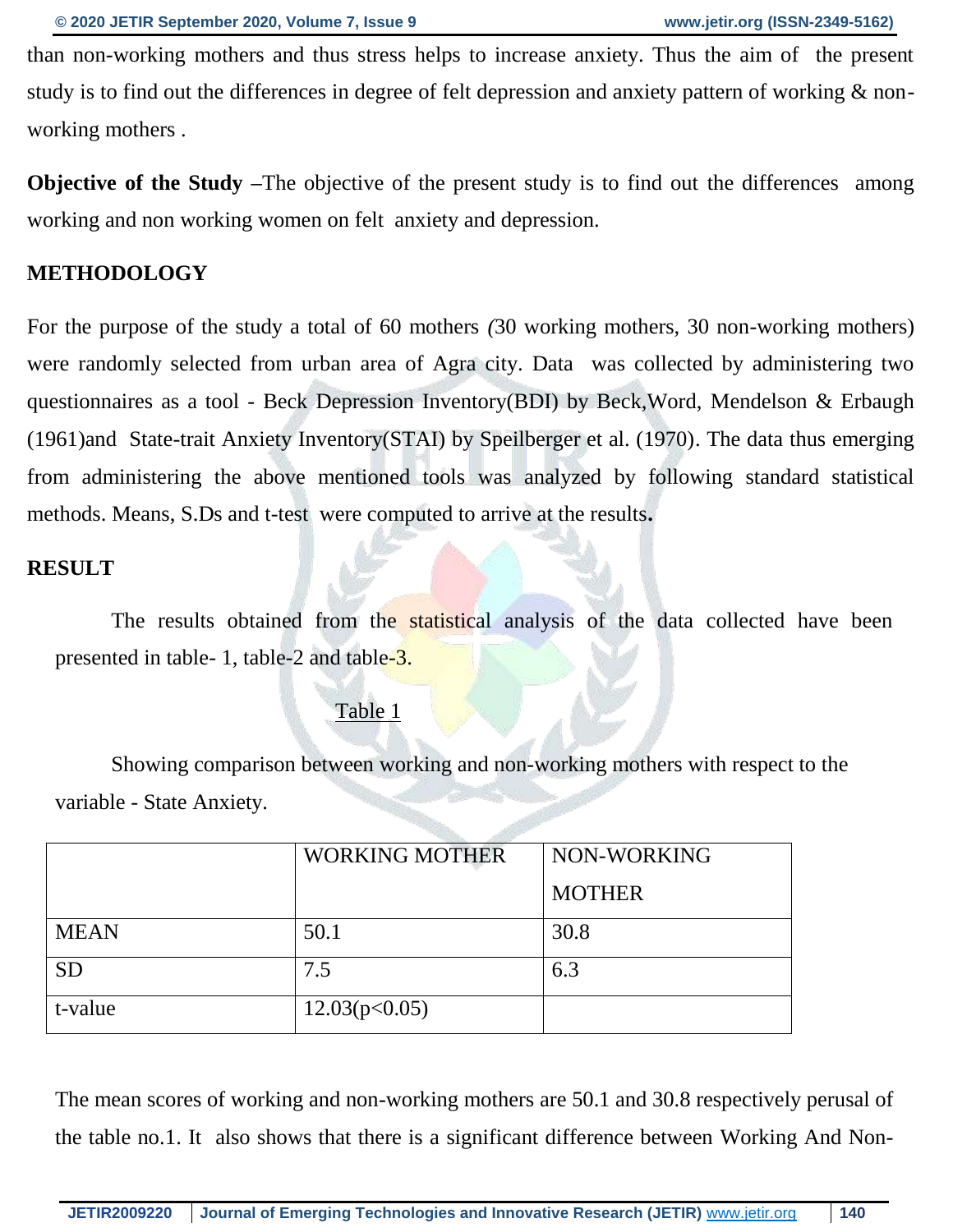Working Mothers. Working represents higher mean magnitude on the part of non-working mothers with reference to state anxiety.

#### Table 2

Showing comparison between working and non-working mothers with respect to the variable - Trait Anxiety.

|             | <b>WORKING MOTHER</b> | NON-WORKING   |  |
|-------------|-----------------------|---------------|--|
|             |                       | <b>MOTHER</b> |  |
| <b>MEAN</b> | 56.4                  | 28.2          |  |
| <b>SD</b>   | 8.1                   | 4.            |  |
| t-value     | 16.2(p<0.01)          |               |  |

The mean scores of Working and Non-Working Mothers are 56.4 and 28.2 respectively perusal of the table no.1. It also shows that there is a significant difference between Working And Non-Working Mothers. Working represents higher mean magnitude on the part of non-working mothers with reference to trait anxiety.

## **DISCUSSION**

Here it can be concluded that state-trait anxiety in concerned working mothers showed higher level and lower in non-working mothers. But it should also be noted that non-working women also have anxiety as tables shows the mean of 30.8 and 28.2 but as far as comparison with working mothers is concerned there are differences as the study support this: that the most frequently reported source of stress for working mothers was not having enough time to do everything, whereas for non-working mothers lack of social life was a major stressor(Johan. H. Anderson. (2009) and Iqbal et al(2010) conducted a study on working and non working mothers and found that anxiety existed among 57%of the sampled mothers, 36%of the working mothers and 74% of the non working mothers reported to have anxiety. A ststistically significant association between anxiety in women,educational level and number of children was found. Chettri(2015) showed that there is no significant difference as level of anxiety among working and non-working mothers though the mean anxiety score of both the group is high.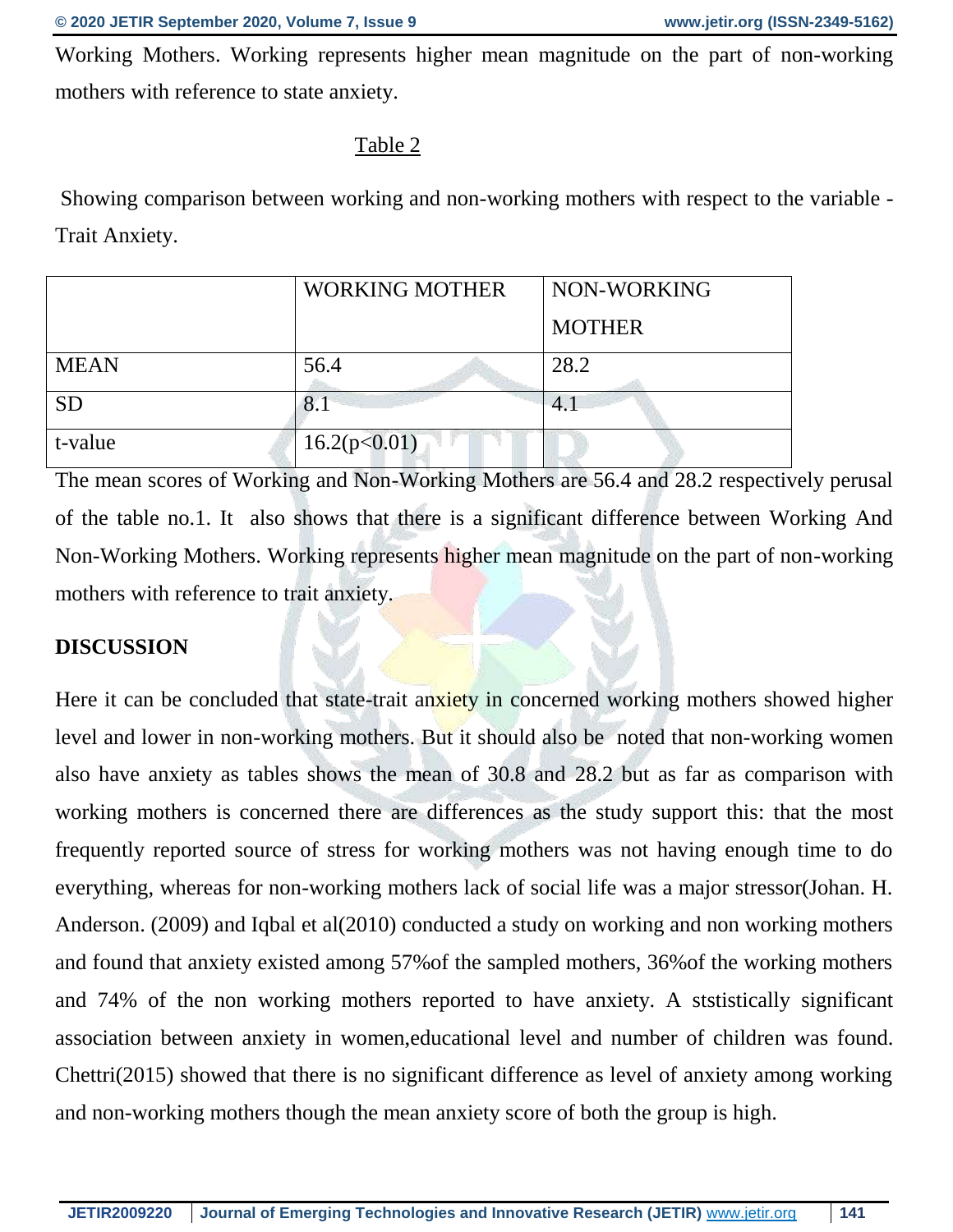However no significant association was observed between mothers anxiety and their family system.This may be due to non-working mothers are concerned with their domestic field only. So they had less scope to deal with external stressful situation. Their single role creates less pressure in their life and situation and hence state anxiety is less prominent in them than that in the case of employed mothers. This finding is also supported by the study of Hoffman 1986); Kessler & MacRae (1982). Whereas working mothers had to deal with harder reality. Thus greater exposures to hardness of reality tend to increase the amount of situational anxiety in the working mothers. Also working mothers expressed greater feeling of inadequacy & exhibit higher levels of guilt and anxiety about their roles (Feld, 1963)

## Table 3

Showing comparison between working and non-working mothers with respect to the variable - Depression.  $\mathbb{A}$ 

|             | <b>WORKING MOTHER</b> | <b>NON</b>    | <b>WORKING</b> |  |  |
|-------------|-----------------------|---------------|----------------|--|--|
|             |                       | <b>MOTHER</b> |                |  |  |
| <b>MEAN</b> | 35.0                  | 13.4          |                |  |  |
| <b>SD</b>   | 6.1                   | 7.3           |                |  |  |
| t-value     | 11.9(p<0.05)          |               |                |  |  |

The mean scores of working and non-working mothers are 35 and 13.4 respectively perusal of the table no.1. it also shows that there is significant difference between working and non-working mothers. Working mothers represents higher mean magnitude on the part of nonworking mothers with reference to depression.

# **DISCUSSION**

Our results are supported by various studies that working mothers generally involved in many works simultaneously & they had less time for making friends and enjoy leisure time (Rapaport and Rapaport, 1972), yet the feeling of getting bored was less experienced by *w*orking mothers than non-working ones. Besides these working mothers could not give much time to their family and children, so they developed some guilt feeling. That was the main cause of the higher level of depression among the working mothers than non-working. Bernard (1971 a) found that family roles might reduce a women's involvement in the labour force, lower

**JETIR2009220 Journal of Emerging Technologies and Innovative Research (JETIR)** [www.jetir.org](http://www.jetir.org/) **142**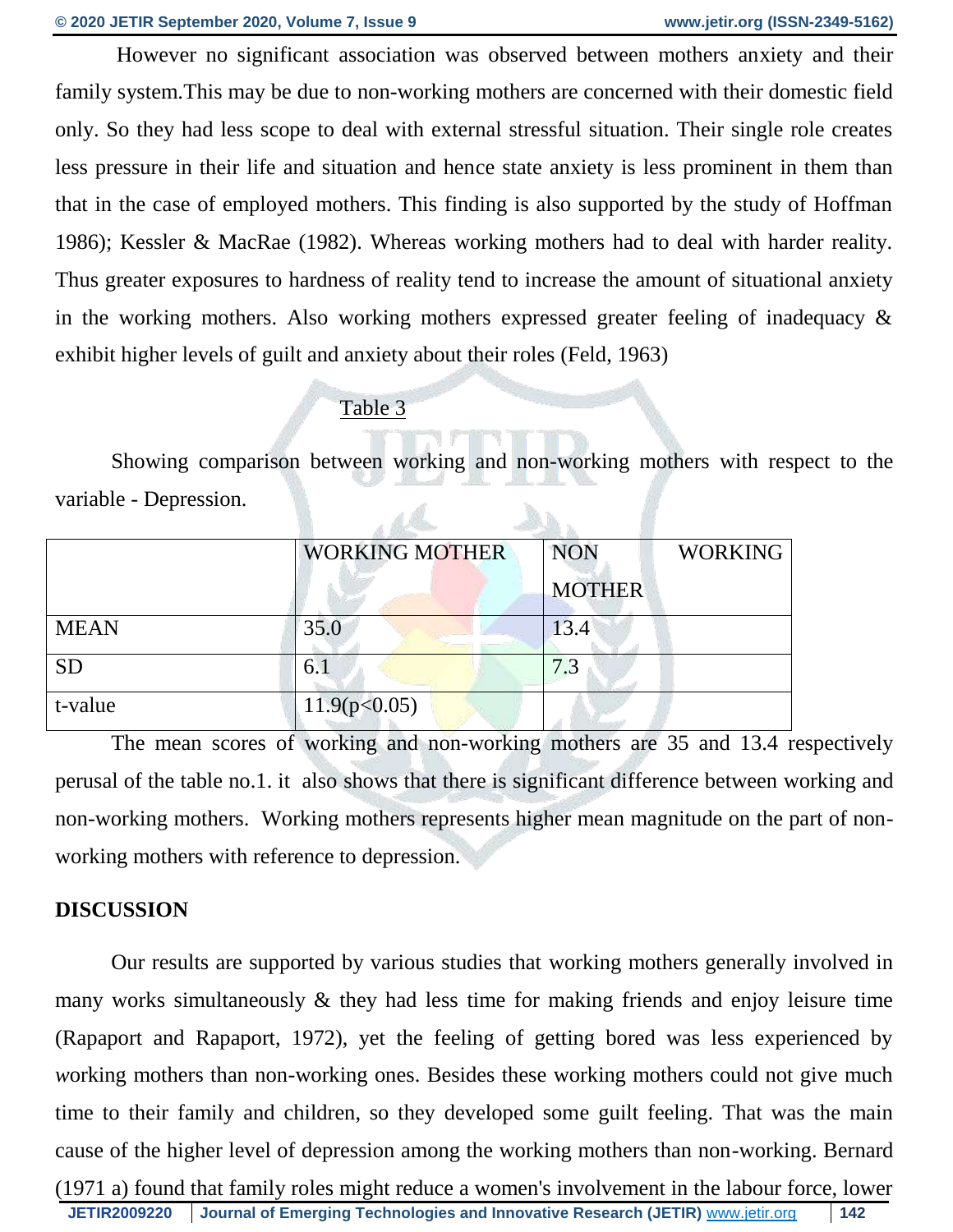her career commitment, stress her into a traditional career & reduce attainment & thus working mothers encountered distinctly the feeling of depression in their lives.

In an study by Akhtar et al(2019) it was concluded that working woman have more depression as compare to non working woman. This study helps that the non-working married wonan can performbetter married life and they are free from depression as compare to working married women. Balaji(2013) found that severe depression was present in 29% in working and 23% in non-working female population respectively. The factor associated with depression among working women in this study were economic, work place, and relationship problems but among non-working were economic, family, relationship problems and no personal life satisfaction were risk factor of depression.

#### **REFERENCES**

- Apter, T. (1985). Wives women don't have *w*ives. *Professional success & motherhood*, The Macmillon Press Ltd.
- Akhtar, R., Magrood, Z. & Latif, H. (2019). The effect of depression among working and nonworking married woman, a comparative study. *Psychol.behav.sci.international jouirnal.*vol11(4).
- Arieti, S. (1974). Anxiety anxilated states. American handbook of Psychiatrist. *The foundations of psychiatry*, Vol. 1, second edition, basic books, Inc. Publishers, New York.
- Balaji,A.,Suromathi,V.& Sarang,N.(2013). A Comparative study on depression among working and non-working women in chennai. *Jouranal of Medical and Health Sciences.* Web link <http://www.rroj.com/>
- Bernard, J. (1971 a). Women and the public Interest- An Essay on Politics & Protest. Chicago : Aidile.
- Field, S. (1964). Feeling of Adjustment. In F.I. Ny*e &* L.W. Hoffman (Eds). The employed mothers in America. Chicago : Rand Nc Nally, pp 331-352.